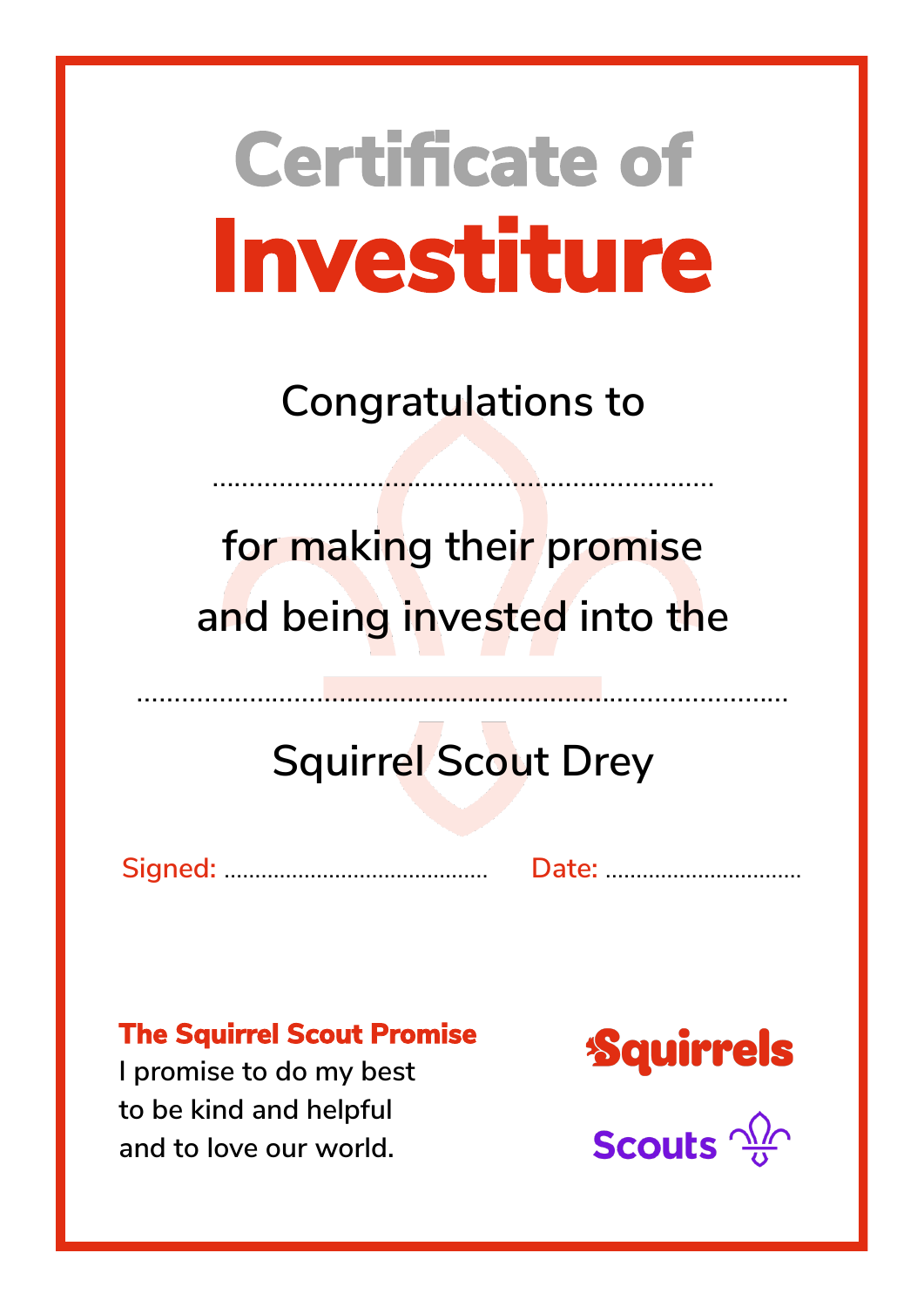**Congratulations to**

……………………………………………….…………

**for making their promise and being invested into the**

## **Squirrel Scout Drey**

……………………………………...……………………………………

**Signed:** ……………...……………………. **Date:** …………………....…….

#### **The Squirrel Scout Promise**

**I promise to do my best to be kind and helpful and to love God.**

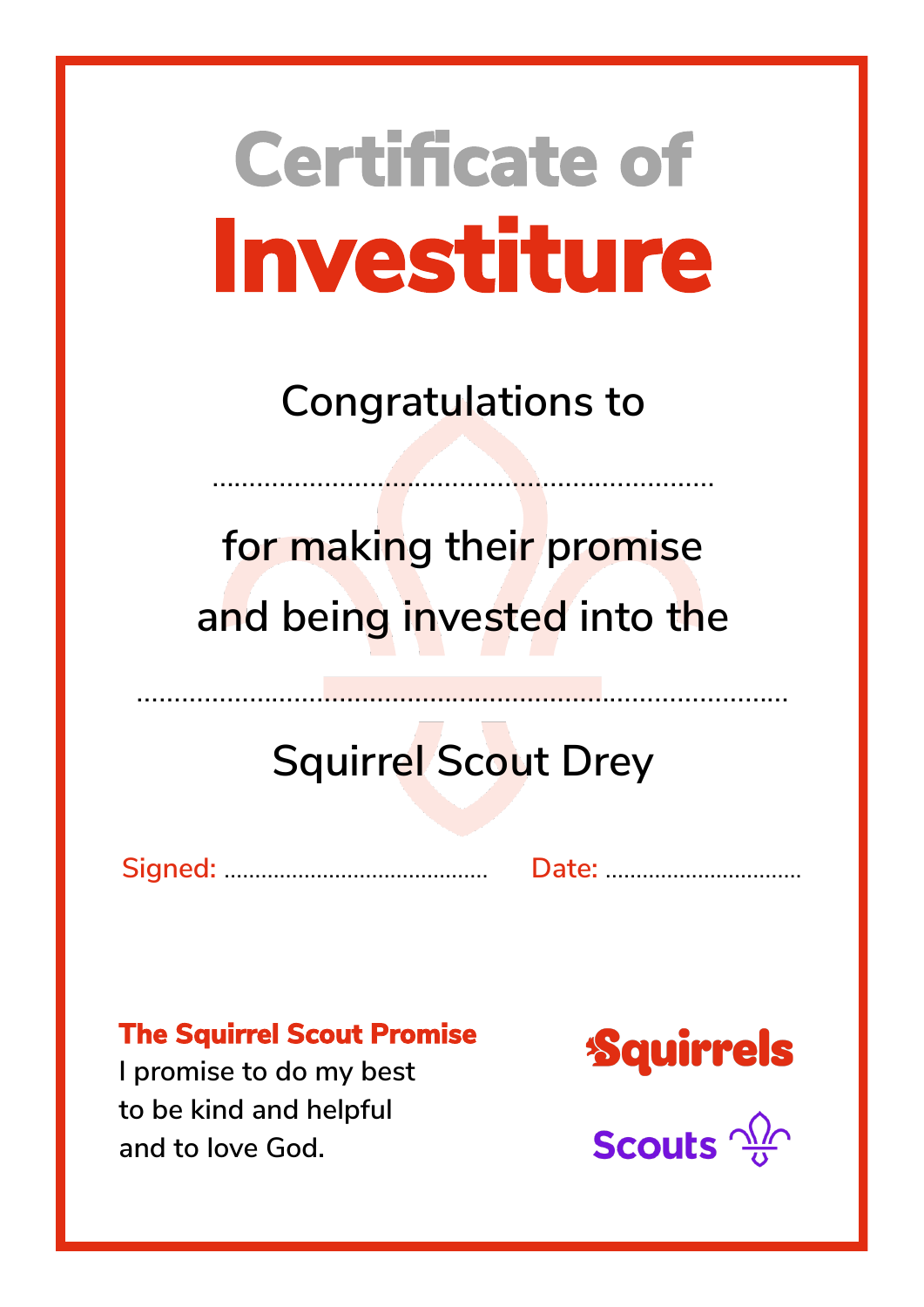**Congratulations to**

……………………………………………….…………

**for making their promise and being invested into the**

## **Squirrel Scout Drey**

……………………………………...……………………………………

**Signed:** ……………...……………………. **Date:** …………………....…….

#### **The Squirrel Scout Promise**

**I promise to do my best to be kind and helpful and to act with love towards everyone.**

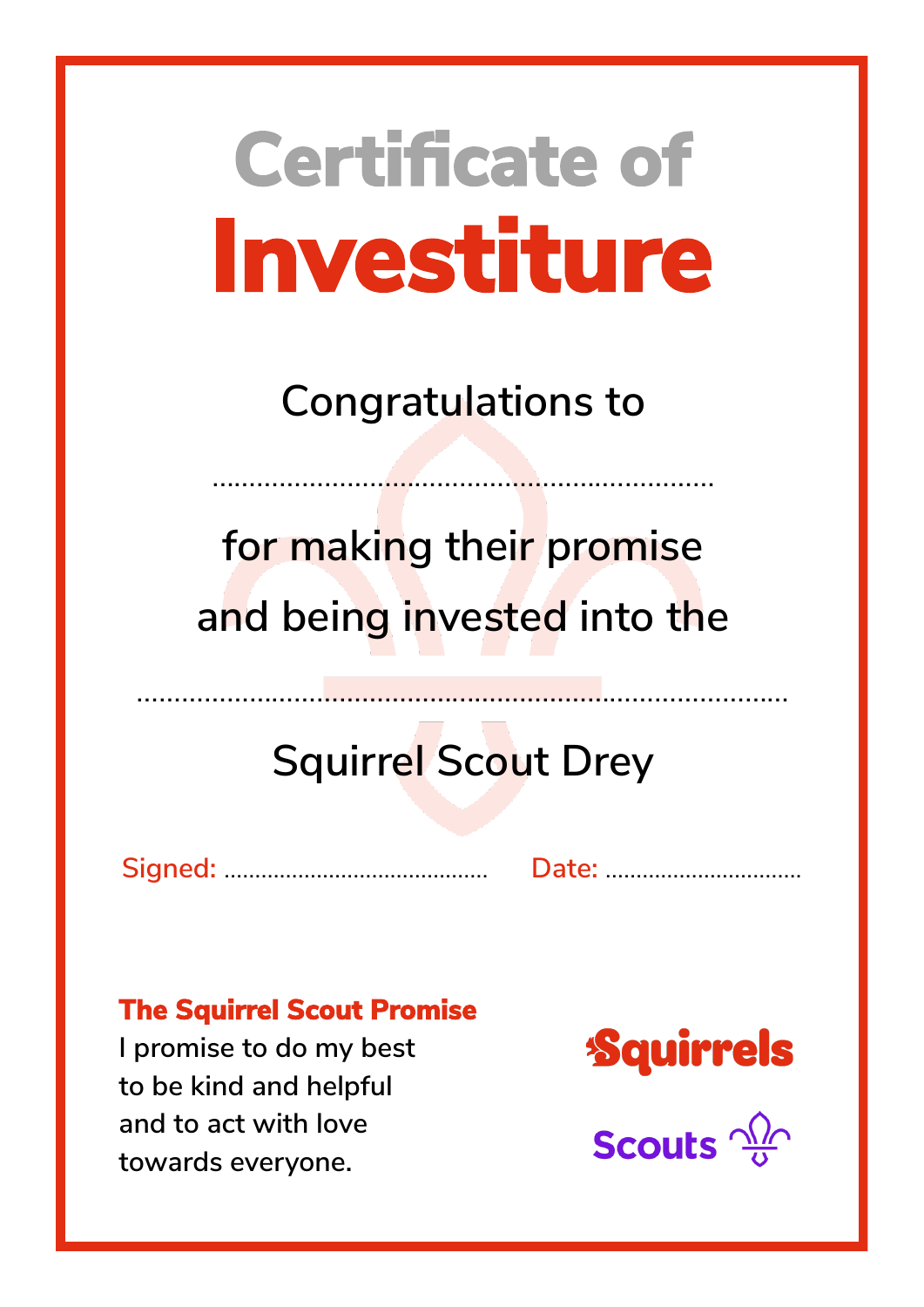**Congratulations to**

……………………………………………….…………

**for making their promise and being invested into the**

## **Squirrel Scout Drey**

……………………………………...……………………………………

**Signed:** ……………...……………………. **Date:** …………………....…….

#### **The Squirrel Scout Promise**

**I promise to do my best to be kind and helpful and to love Allah.**

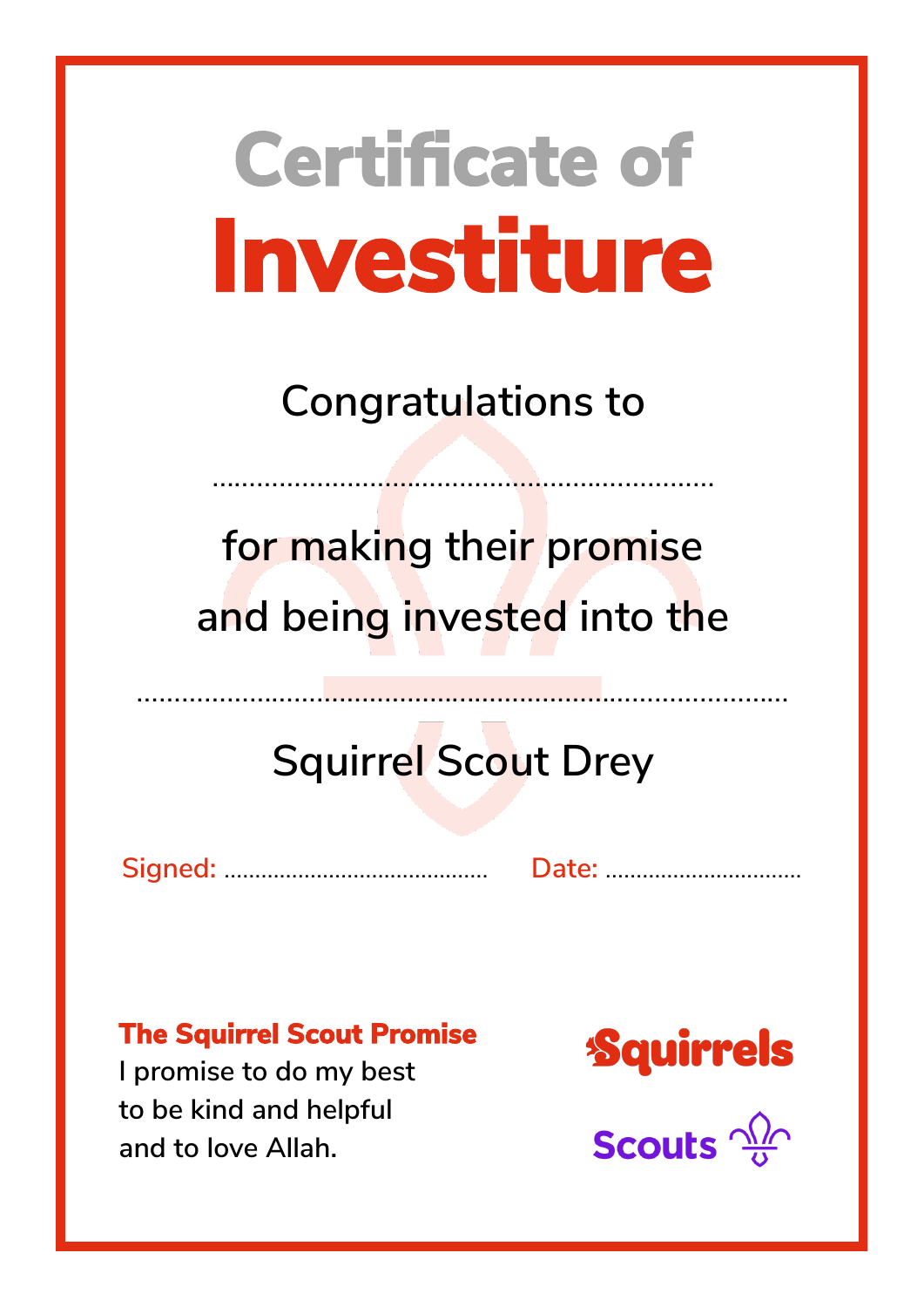**Congratulations to**

……………………………………………….…………

**for making their promise and being invested into the**

## **Squirrel Scout Drey**

……………………………………...……………………………………

**Signed:** ……………...……………………. **Date:** …………………....…….

#### **The Squirrel Scout Promise**

**I promise to do my best to be kind and helpful and to love Waheguru.**